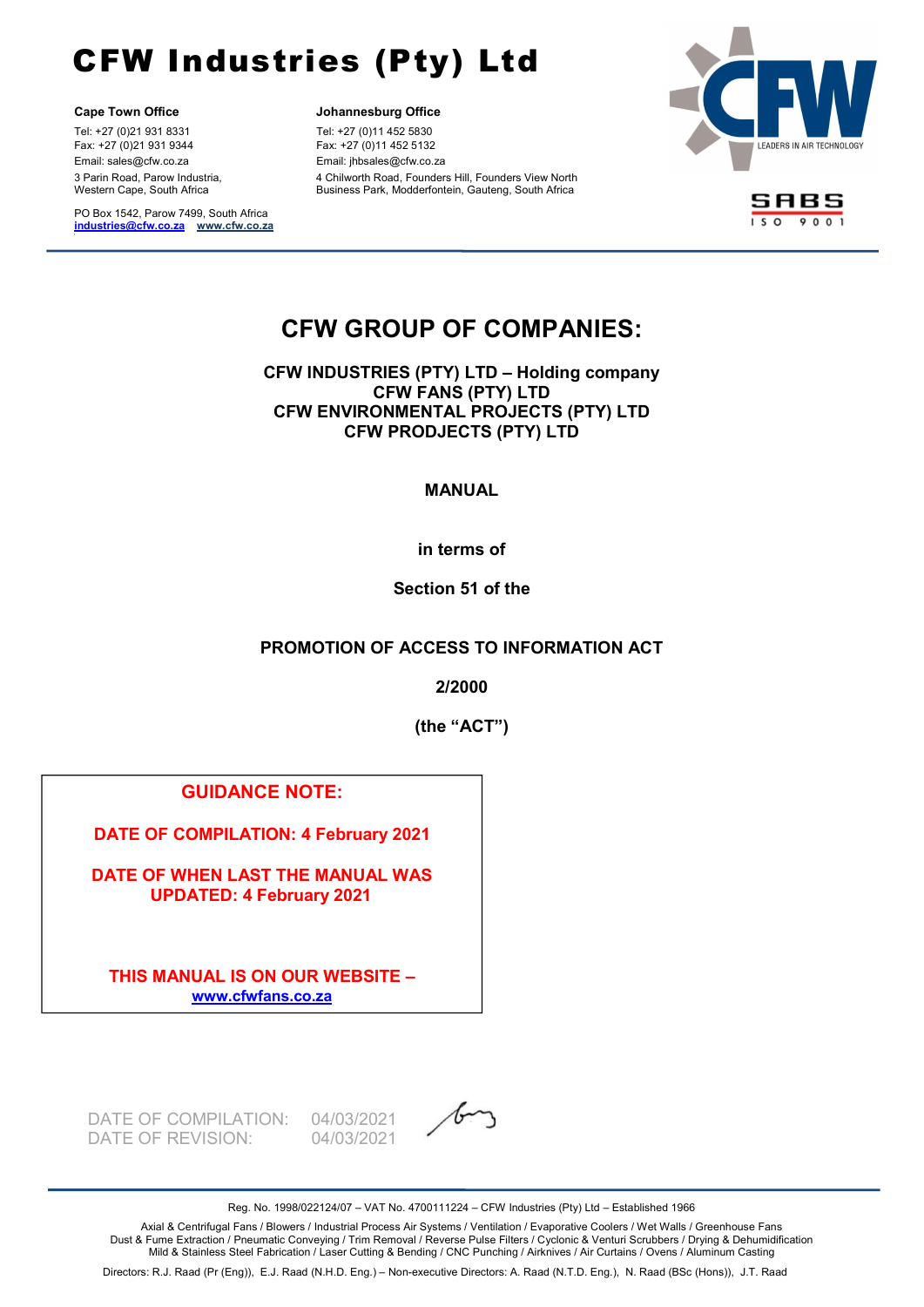l.

Tel: +27 (0)21 931 8331 Tel: +27 (0)11 452 5830 Fax: +27 (0)21 931 9344 Fax: +27 (0)11 452 5132 Email: sales@cfw.co.za Email: jhbsales@cfw.co.za 3 Parin Road, Parow Industria, Western Cape, South Africa

PO Box 1542, Parow 7499, South Africa industries@cfw.co.za www.cfw.co.za

Cape Town Office **Cape Town Office Johannesburg Office** 

4 Chilworth Road, Founders Hill, Founders View North Business Park, Modderfontein, Gauteng, South Africa





### **INDEX**

- 1. Introduction to your company and the type of business:
- 2. Contact Details (Section 51 (1) (a))
- 3. The ACT and Section 10 Guide (Section 51(1) (b)) please note that this clause is mandatory to be included in all S 51 manuals as is.
- 4. Applicable Legislation (Section 51 (1) (c))
- 5. Schedule of Records (Section 51 (1) (d))
- 6. Form of Request (Section 51 (1) (e))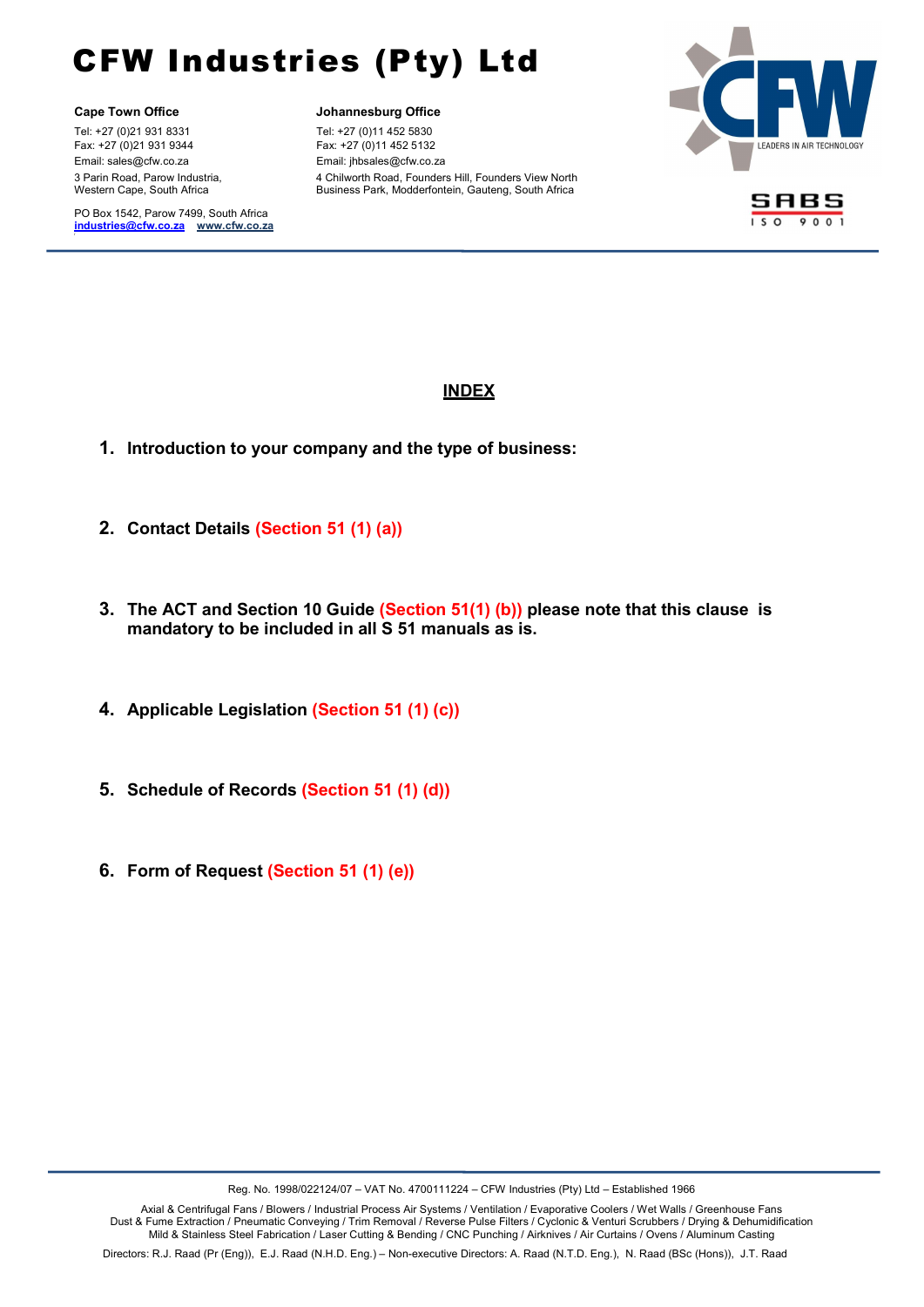Cape Town Office **Cape Town Office Johannesburg Office** Tel: +27 (0)21 931 8331 Tel: +27 (0)11 452 5830 Fax: +27 (0)21 931 9344 Fax: +27 (0)11 452 5132 Email: sales@cfw.co.za Email: jhbsales@cfw.co.za 3 Parin Road, Parow Industria, Western Cape, South Africa

l.

PO Box 1542, Parow 7499, South Africa industries@cfw.co.za www.cfw.co.za

4 Chilworth Road, Founders Hill, Founders View North Business Park, Modderfontein, Gauteng, South Africa



# SABS

# 1. INTRODUCTION:  $\overline{\phantom{a}}$

 $CENI$ **CFW Fans** has built a reputation for quality products and superb service over more than fifty years, reflecting our commitment to delivering durable products with high engineering standards. The expertise built up over this time has given us technical design and manufacturing skills to offer effective products with greater long-term benefits than cheaper alternatives.

CFW's solid approach to business and commitment to partnering with our clients makes us the right choice for any company that requires an air technology solution that will last: Please refer to attached brochure or visit the website: www.cfwfans.co.za.

Our vision & mission statement:

# CFW aims to be recognized as the best provider of overall value and service in the design & manufacture of quality industrial fans to all market sectors.

CFW is committed to providing quality products and excellent service to satisfy customers' requirements, timeously, at competitive prices, through continued market research and product development, thus maintaining sustainability in the global arena.

To accomplish this, we seek to develop staff, the group's most valued asset, through training and by creating an environment in which every person can reach their true potential.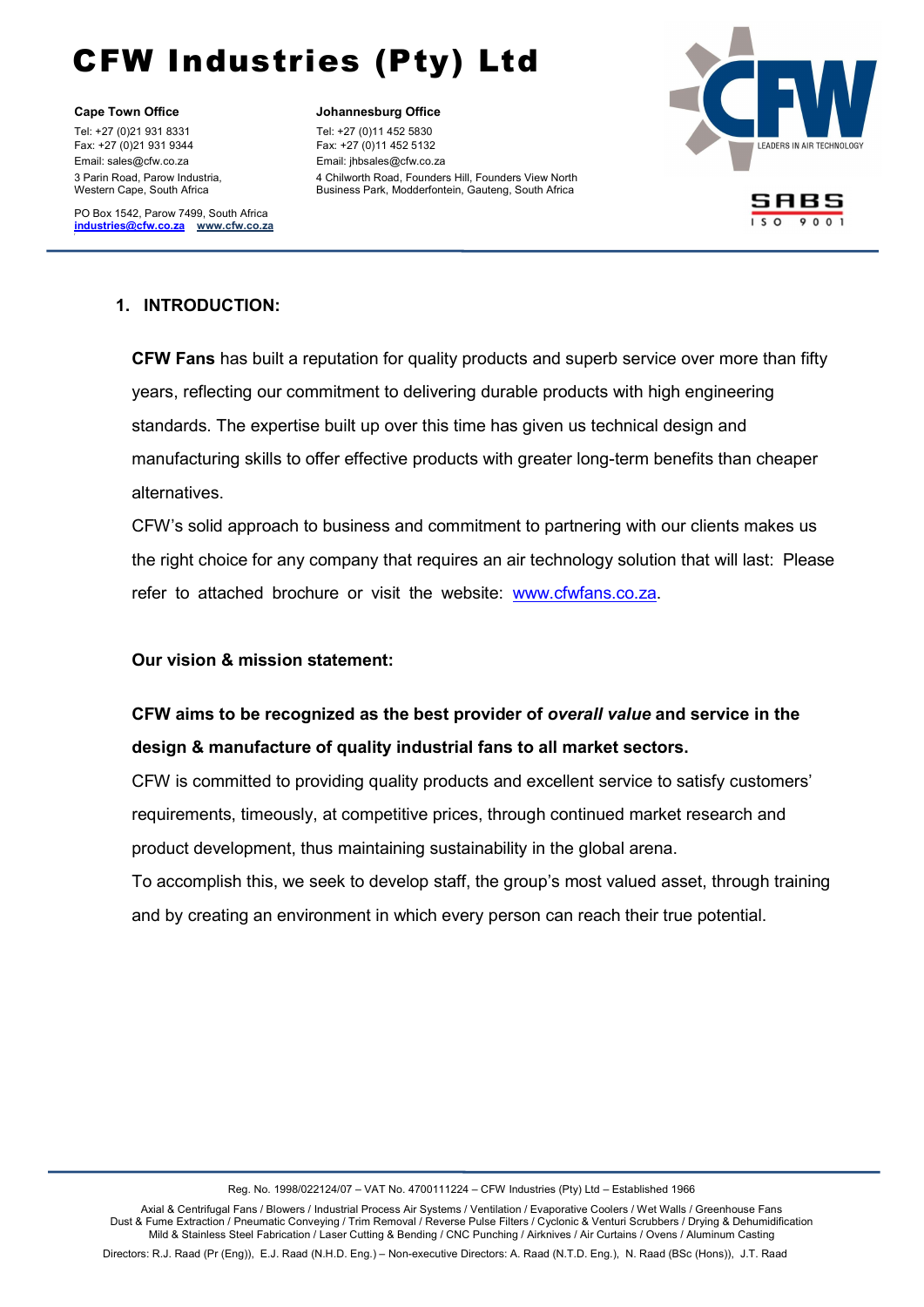l.

Tel: +27 (0)21 931 8331 Tel: +27 (0)11 452 5830 Fax: +27 (0)21 931 9344 Fax: +27 (0)11 452 5132 Email: sales@cfw.co.za Email: jhbsales@cfw.co.za 3 Parin Road, Parow Industria, Western Cape, South Africa

PO Box 1542, Parow 7499, South Africa industries@cfw.co.za www.cfw.co.za

Cape Town Office **Cape Town Office Johannesburg Office** 

4 Chilworth Road, Founders Hill, Founders View North Business Park, Modderfontein, Gauteng, South Africa



SABS

 $The m$ The means through which we provide value to our clients include:

- Professional design expertise.
- Maintaining a multi-disciplined resource base.  $\frac{1}{2}$
- Developing our own technology and maintaining our own manufacturing and design facilities, which enables us to offer superior backup and support to our customers.
	- Creating optimum solutions to suit the customer's application.
	- Designing and manufacturing products according to international best practice.
	- Providing a quality product guarantee.
	- Offering a range of support services such as fan systems energy optimization and OEM after-sales support.
	- Maintaining an SABS ISO 9001 certified quality management system.

### 2. CONTACT DETAILS - (Section 51 (1) (a))

Persons designated/duly authorised persons:

| Executive Directors:                | Non-Executive Directors: Mr. JT Raad, Mr. N Raad & Mr. A Raad<br>Mr. EJ Raad & Mr. RJ Raad |
|-------------------------------------|--------------------------------------------------------------------------------------------|
| Executive Director/<br>Shareholder: | Mr. Eduard Jazzar Raad (Information Officer of the entity)                                 |
| Postal Address:                     | P.O. Box 1542, Parow, Cape Town, Western Cape, 7499                                        |
| <b>Street Address:</b>              | 3 Parrin Road, Parow Industria, Cape Town, 7000                                            |
| Telephone Number:                   | 021 931 8331/083 414 0426                                                                  |
| Email:                              | eddie@cfw.co.za                                                                            |

Axial & Centrifugal Fans / Blowers / Industrial Process Air Systems / Ventilation / Evaporative Coolers / Wet Walls / Greenhouse Fans Dust & Fume Extraction / Pneumatic Conveying / Trim Removal / Reverse Pulse Filters / Cyclonic & Venturi Scrubbers / Drying & Dehumidification Mild & Stainless Steel Fabrication / Laser Cutting & Bending / CNC Punching / Airknives / Air Curtains / Ovens / Aluminum Casting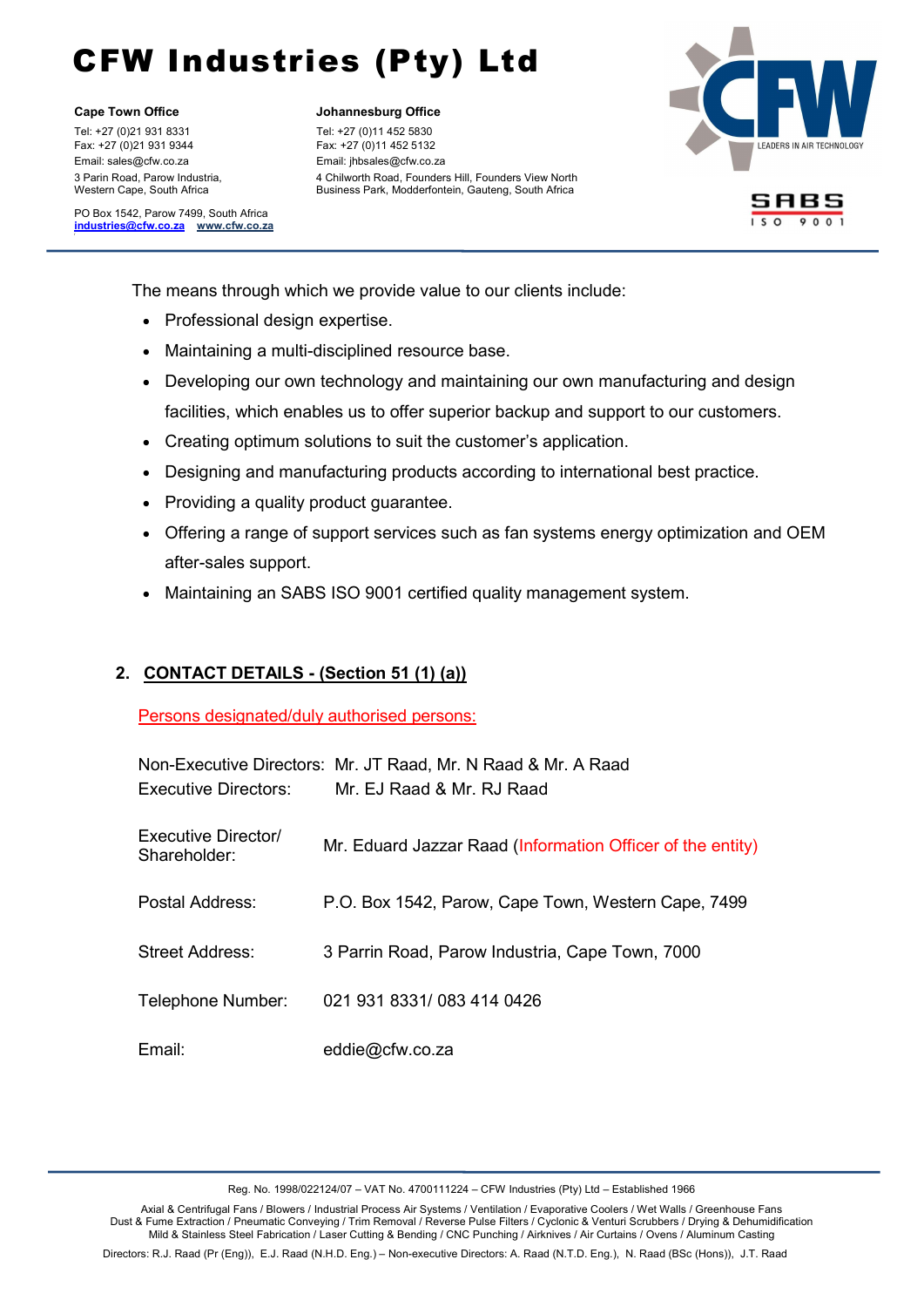l.

Tel: +27 (0)21 931 8331 Tel: +27 (0)11 452 5830 Fax: +27 (0)21 931 9344 Fax: +27 (0)11 452 5132 Email: sales@cfw.co.za Email: jhbsales@cfw.co.za 3 Parin Road, Parow Industria, Western Cape, South Africa

PO Box 1542, Parow 7499, South Africa industries@cfw.co.za www.cfw.co.za

### Cape Town Office **Cape Town Office Johannesburg Office**

4 Chilworth Road, Founders Hill, Founders View North Business Park, Modderfontein, Gauteng, South Africa



SABS  $\sqrt{150.001}$ 

# $\overline{3}$   $\overline{1}$ 3. ACT - (Section 51(1) (b))

- $3.1$  $3.1$ The ACT grants a requester access to records of a private body, if the record is required for the exercise or protection of any rights. If a public body lodges a request, the public body must be acting in the public interest.
	- 3.2 Requests in terms of the ACT shall be made in accordance with the prescribed procedures, at the rates provided. The forms and tariff are dealt with in paragraphs 6 and 7 of the Act.
	- 3.3 Requesters are referred to the Guide in terms of Section 10 which has been compiled by the South African Human Rights Commission, which will contain information for the purposes of exercising Constitutional Rights. The Guide is available from the SAHRC.

The contact details of the Commission are:

| Postal Address:   | Private Bag 2700, Houghton, 2041 |
|-------------------|----------------------------------|
| Telephone Number: | +27-11-877 3600                  |
| Fax Number:       | +27-11-403 0625                  |
| Website:          | www.sahrc.org.za                 |

### 4. APPLICABLE LEGISLATION - (Section 51 (1) (c))

| <b>No</b>         | <b>Ref</b>    | Act                                                     |  |  |
|-------------------|---------------|---------------------------------------------------------|--|--|
|                   | No 61 of 1973 | <b>Companies Act</b>                                    |  |  |
| $\overline{2}$    | No 98 of 1978 | Copyright Act                                           |  |  |
| 3                 | No 55 of 1998 | <b>Employment Equity Act</b>                            |  |  |
| 4                 | No 95 of 1967 | Income Tax Act                                          |  |  |
| 5                 | No 66 of 1995 | <b>Labour Relations Act</b>                             |  |  |
| 6                 | No 89 of 1991 | Value Added Tax Act                                     |  |  |
| 7                 | No 37 of 2002 | <b>Financial Advisory and Intermediary Services Act</b> |  |  |
| 8                 | No 75 of 1997 | <b>Basic Conditions of Employment Act</b>               |  |  |
|                   | No 30 of 1996 | Unemployment Insurance Act                              |  |  |
| 10                | No 25 of 2002 | <b>Electronic Communications and Transactions Act</b>   |  |  |
| 11                | No 2 of 2000  | Promotion of Access of Information Act                  |  |  |
| $12 \overline{ }$ | No 97 of 1998 | <b>Skills Development Act</b>                           |  |  |
| 13                | No 85 of 1993 | Occupational Health & Safety Act                        |  |  |

Reg. No. 1998/022124/07 – VAT No. 4700111224 – CFW Industries (Pty) Ltd – Established 1966

Axial & Centrifugal Fans / Blowers / Industrial Process Air Systems / Ventilation / Evaporative Coolers / Wet Walls / Greenhouse Fans Dust & Fume Extraction / Pneumatic Conveying / Trim Removal / Reverse Pulse Filters / Cyclonic & Venturi Scrubbers / Drying & Dehumidification Mild & Stainless Steel Fabrication / Laser Cutting & Bending / CNC Punching / Airknives / Air Curtains / Ovens / Aluminum Casting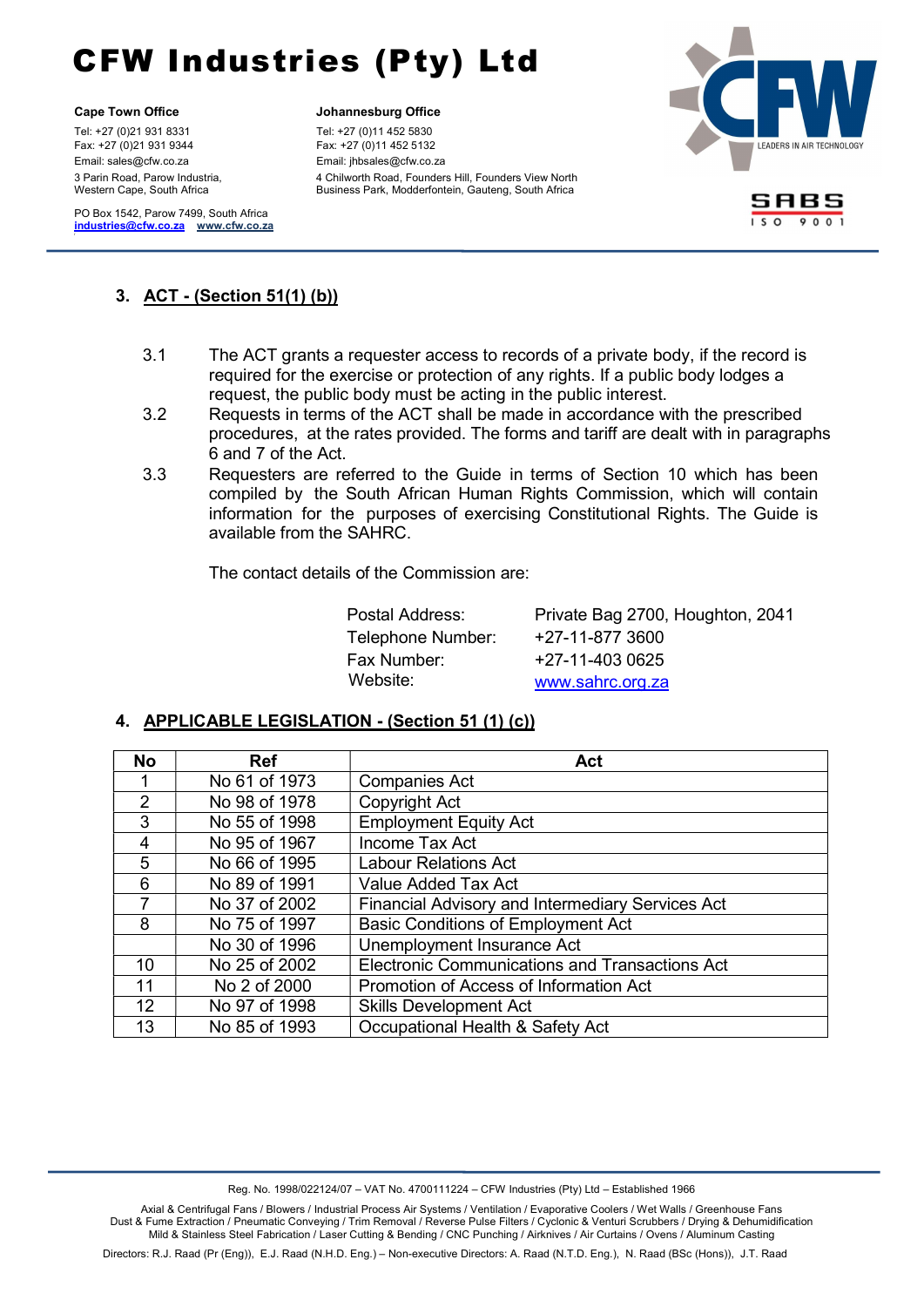l.

Tel: +27 (0)21 931 8331 Tel: +27 (0)11 452 5830 Fax: +27 (0)21 931 9344 Fax: +27 (0)11 452 5132 Email: sales@cfw.co.za Email: jhbsales@cfw.co.za 3 Parin Road, Parow Industria, Western Cape, South Africa

PO Box 1542, Parow 7499, South Africa industries@cfw.co.za www.cfw.co.za

### Cape Town Office **Cape Town Office Johannesburg Office**

4 Chilworth Road, Founders Hill, Founders View North Business Park, Modderfontein, Gauteng, South Africa





# 5. SCHEDULE OF RECORDS - (Section 51 (1) (d))  $\frac{1}{2}$

| <b>Records</b><br><b>Public</b><br>affairs | <b>Subject</b><br>$\bullet$<br>$\bullet$ | <b>Public Product Information</b><br><b>Public Corporate Records</b><br><b>Media Releases</b>                                                                               | <b>Availability</b><br>Freely available on web site<br>www.cfwfans.co.za                                                 |
|--------------------------------------------|------------------------------------------|-----------------------------------------------------------------------------------------------------------------------------------------------------------------------------|--------------------------------------------------------------------------------------------------------------------------|
| Financial                                  | $\bullet$<br>$\bullet$<br>$\bullet$      | Financial Statements<br>Financial and Tax Records (Company & Request in terms of PAIA.<br>Employees)<br><b>Asset Register</b><br><b>Management Accounts</b><br>Constitution | Proprietary (Pty Ltd) -<br>Not available.                                                                                |
| Marketing                                  |                                          | Market Information<br><b>Public Customer Information:</b><br><b>Product and Services Brochure</b><br>$\Omega$<br><b>Marketing Strategies</b><br><b>Customer Database</b>    | Limited Information available on<br>web site. (see above)<br>Request in terms of PAIA<br><b>Request in terms of PAIA</b> |

### 6. FORM OF REQUEST (Section 51 (1) (e))

To facilitate the processing of your request, kindly:

- 6.1 Use the prescribed form, available on the website of the SOUTH AFRICAN HUMAN RIGHTS COMMISSION at www.sahrc.org.za.
- 6.2 Address your request to the Head of the Company (CEO).
- 6.3 Provide sufficient details to enable the COMPANY to identify:
	- a. The record(s) requested;
	- b. The requester (and if an agent is lodging the request, proof of capacity);
	- c. The form of access required;
	- d. (i) The postal address or fax number of the requester in the Republic;
		- (ii) If the requester wishes to be informed of the decision in any manner (in addition to written) the manner and particulars thereof;
	- e. The right which the requester is seeking to exercise or protect with an explanation of the reason the record is required to exercise or protect the right.